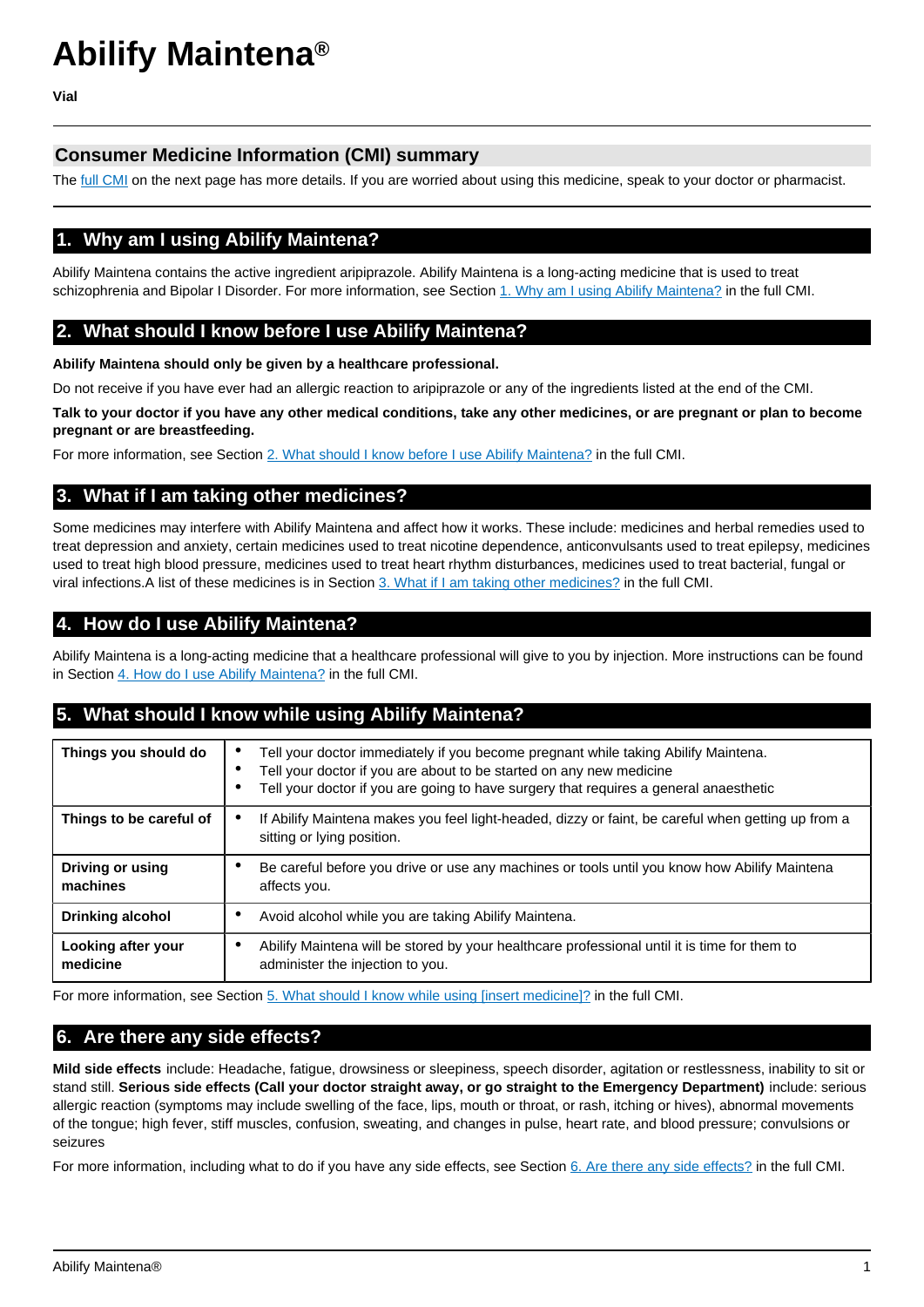# <span id="page-1-0"></span>**Abilify Maintena®**

**Active ingredient(s):** Aripiprazole (ari-pip-rah-zol)

# **Consumer Medicine Information (CMI)**

This leaflet provides important information about using Abilify Maintena. **You should also speak to your doctor or pharmacist if you would like further information or if you have any concerns or questions about using Abilify Maintena.**

## **Where to find information in this leaflet:**

- [1. Why am I using Abilify Maintena?](#page-1-1)
- [2. What should I know before I use Abilify Maintena?](#page-1-2)
- [3. What if I am taking other medicines?](#page-2-0)
- [4. How do I use Abilify Maintena?](#page-2-1)
- [5. What should I know while using Abilify Maintena?](#page-2-2)
- [6. Are there any side effects?](#page-3-0)
- [7. Product details](#page-4-0)

## <span id="page-1-1"></span>**1. Why am I using Abilify Maintena?**

## **Abilify Maintena contains the active ingredient**

**aripiprazole.** Abilify Maintena belongs to a group of medicines called antipsychotic agents. Abilify Maintena helps to correct a chemical imbalance in the brain which may cause schizophrenia and Bipolar I Disorder.

#### **Abilify Maintena is a long-acting medicine that is used to treat schizophrenia and Bipolar I Disorder.**

Schizophrenia is characterised by symptoms such as:

- hallucinations; hearing, seeing or sensing things that are not there,
- suspiciousness, mistaken beliefs and
- incoherent speech and behaviour and emotional flatness.

People with this condition may also feel depressed, quilty, anxious, or tense.

Bipolar disorder is a condition with symptoms such as:

- feeling "high", having excessive amounts of energy,
- needing much less sleep than usual,
- talking very quickly with racing ideas and
- sometimes severe irritability.

You and your doctor have decided on Abilify Maintena to help relieve the symptoms of your condition. Although Abilify Maintena cannot cure your condition, it can help to keep the symptoms under control and reduce the risk of relapse as you continue treatment.

# <span id="page-1-2"></span>**2. What should I know before I use Abilify Maintena?**

## **Abilify Maintena should only be given by a healthcare professional.**

#### **Warnings**

**Do not receive Abilify Maintena if:**

• you are allergic to aripiprazole, or any of the ingredients listed in 7. Product details at the end of this leaflet.

• Always check the ingredients to make sure you can use this medicine.

Some of the symptoms of an allergic reaction may include: shortness of breath; wheezing or difficulty breathing; swelling of the face, lips, tongue or other parts of the body; and/or rash, itching or hives on the skin.

#### **Check with your doctor if you:**

Have allergies to any other medicines, foods, preservatives or dyes.

Have any other medical conditions especially the following conditions:

- Dementia (loss of memory or other mental abilities) and you are elderly.
- Neuroleptic malignant syndrome reaction to some medicines with a sudden increase in body temperature, sweating, fast heartbeat, muscle stiffness and fluctuating blood pressure, which may lead to coma.
- Tardive dyskinesia a reaction to some medicines with abnormal movements of the tongue, or other uncontrolled movements of the mouth, tongue, cheeks or jaw which may progress to the arms and legs.
- low blood pressure.
- high blood pressure or have rapid heartbeat and a drop in blood pressure when getting up.
- problems with your heart or blood vessels, including stroke, "mini" stroke, or family history of heart or blood vessel problems.
- epilepsy, seizures or fits.
- if you have any conditions or are taking medications that could increase the risk of falling, such as a drop in blood pressure when getting up, excess sleepiness.
- problems with your oesophagus (food pipe/gullet) such as difficulty in swallowing.
- high blood sugar or diabetes mellitus or a family history of diabetes or high blood sugar.
- blood clots, or you have any of the following risk factors for developing blood clots: family history of blood clots, 65 years of age or older, smoking, obese, recent major surgery such as hip or knee replacement, immobility due to air travel or other reason, or you take oral contraceptives.
- past experience with excessive gambling or other compulsive behaviours.
- have or had low white blood cell count.
- other medical conditions including conditions that may affect you receiving an injection in your arm or buttocks.
- take any medicines for any other condition

#### **Tell your doctor if you have past experience of excessive gambling. Tell your doctor if you drink alcohol.**

You should avoid alcohol as it could magnify the side effects of this medicine.

#### **If you have not told your doctor about any of the above, tell them before you receive Abilify Maintena.**

Ask your doctor or pharmacist for advice before taking any medicine.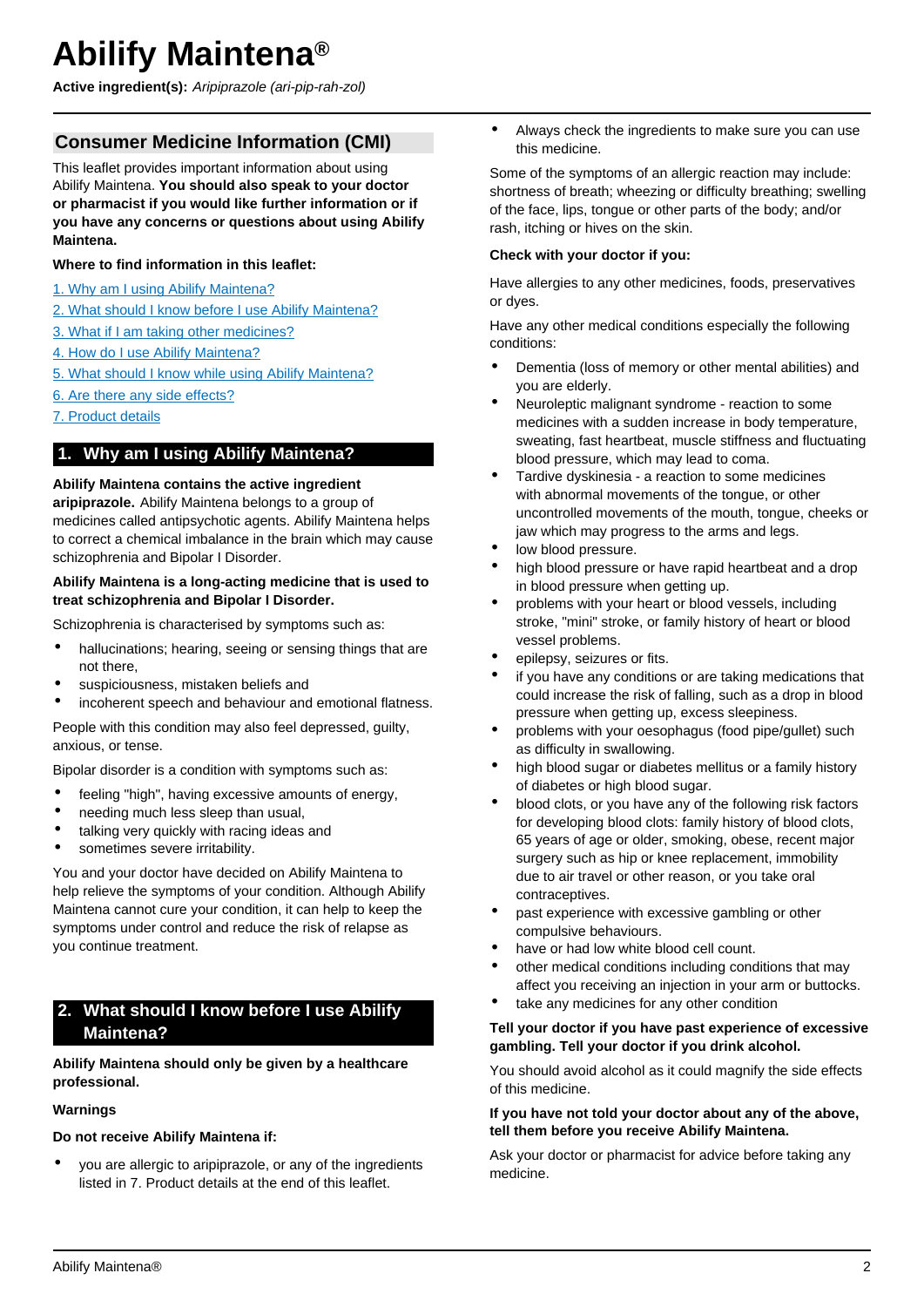During treatment, you may be at risk of developing certain side effects. It is important you understand these risks and how to monitor for them. See additional information under Section [6. Are there any side effects?](#page-3-0)

#### **Pregnancy and breastfeeding**

### **Check with your doctor if you are pregnant or intend to become pregnant.**

Abilify Maintena should not be received during pregnancy unless the benefit outweighs the risk. If you need to receive Abilify Maintena during your pregnancy, your doctor will discuss with you the risks and benefits of taking it.

The following symptoms may occur in newborn babies of mothers that receive Abilify Maintena in the last three months of their pregnancy: shaking, muscle stiffness and/ or weakness, sleepiness, agitation, breathing problems, and difficulty in feeding. If your baby develops any of these symptoms you need to contact your doctor immediately.

#### **Talk to your doctor if you are breastfeeding or intend to breastfeed.**

If you are receiving Abilify Maintena, your doctor will discuss with you whether you should breast-feed considering the benefit to you of your therapy and the benefit to your baby of breast-feeding. You should not do both. Talk to your doctor about the best way to feed your baby if you are receiving Abilify Maintena.

## <span id="page-2-0"></span>**3. What if I am taking other medicines?**

Tell your doctor or pharmacist if you are taking any other medicines, including any medicines, vitamins or supplements that you buy without a prescription from your pharmacy, supermarket or health food shop.

Some medicines and Abilify Maintena may interfere with each other. These include:

- medicines and herbal remedies used to treat depression and anxiety.
- certain medicines used to treat nicotine dependence.
- anticonvulsants used to treat epilepsy.
- medicines used to treat high blood pressure.
- medicines used to treat heart rhythm disturbances.
- medicines used to treat bacterial, fungal or viral infections.

**Check with your doctor or pharmacist if you are not sure about what medicines, vitamins or supplements you are taking and if these affect Abilify Maintena.**

## <span id="page-2-1"></span>**4. How do I use Abilify Maintena?**

Abilify Maintena is a long-acting medicine that a healthcare professional will give to you by injection.

The medicine is slowly released from the injection site, which means you do not have to take it every day, but only once a month.

Abilify Maintena can be received regardless of meals.

#### **How it is given**

**Abilify Maintena comes as a therapeutic kit. The kit includes a powder which your healthcare professional will make into a suspension that will then be injected into the muscle in your buttock or shoulder. You may feel a**

**little pain during the injection, which may become less over time.**

**The usual dose is 400 mg every 4 weeks. Your healthcare professional may administer a lower dose if required. Your doctor will decide on the dose of Abilify Maintena that is right for you.**

**After your first dose you must take 10 mg to 20 mg of oral aripiprazole (or prescribed dose of an other oral antipsychotic) for 14 days in a row.**

**It is important you take your oral antipsychotic exactly as directed by your doctor, because the first injection will not start to work straight away.**

**How many injections you will need?**

**Abilify Maintena should be administered to you once monthly to help reduce your symptoms and the risk of relapse. Do not stop your treatment just because you feel better. It is important that you carry on receiving Abilify Maintena for as long as your doctor has told you to.**

It may take several days to some weeks, sometimes longer, before you feel any improvement.

Your doctor will check your progress at regular intervals.

#### **What if you miss a dose of Abilify Maintena**

Abilify Maintena should be used regularly. If you miss an injection, you should contact your doctor to arrange your next injection as soon as you can. You should be given an injection every 4 weeks.

#### **If you receive too much Abilify Maintena**

**This medicine will be given to you under medical supervision. Therefore, it is unlikely that you will be given too much. If you see more than one doctor, be sure to tell them that you are receiving Abilify Maintena.**

If you have received too much aripiprazole you may experience:

- rapid beating of the heart, agitation/aggressiveness, problems with speech, unusual movements (especially of the face or tongue) and reduced level of consciousness.
- other symptoms may include: acute confusion, seizures (epilepsy), coma, a combination of fever, faster breathing, sweating, muscle stiffness, and drowsiness or sleepiness; slower breathing, choking, high or low blood pressure, abnormal rhythms of the heart.

If you think that you have received too much Abilify Maintena, you may need urgent medical attention.

#### **You should immediately:**

• phone the Poisons Information Centre

(**by calling 13 11 26**), or

- contact your doctor, or
- go to the Emergency Department at your nearest hospital.

<span id="page-2-2"></span>**You should do this even if there are no signs of discomfort or poisoning.**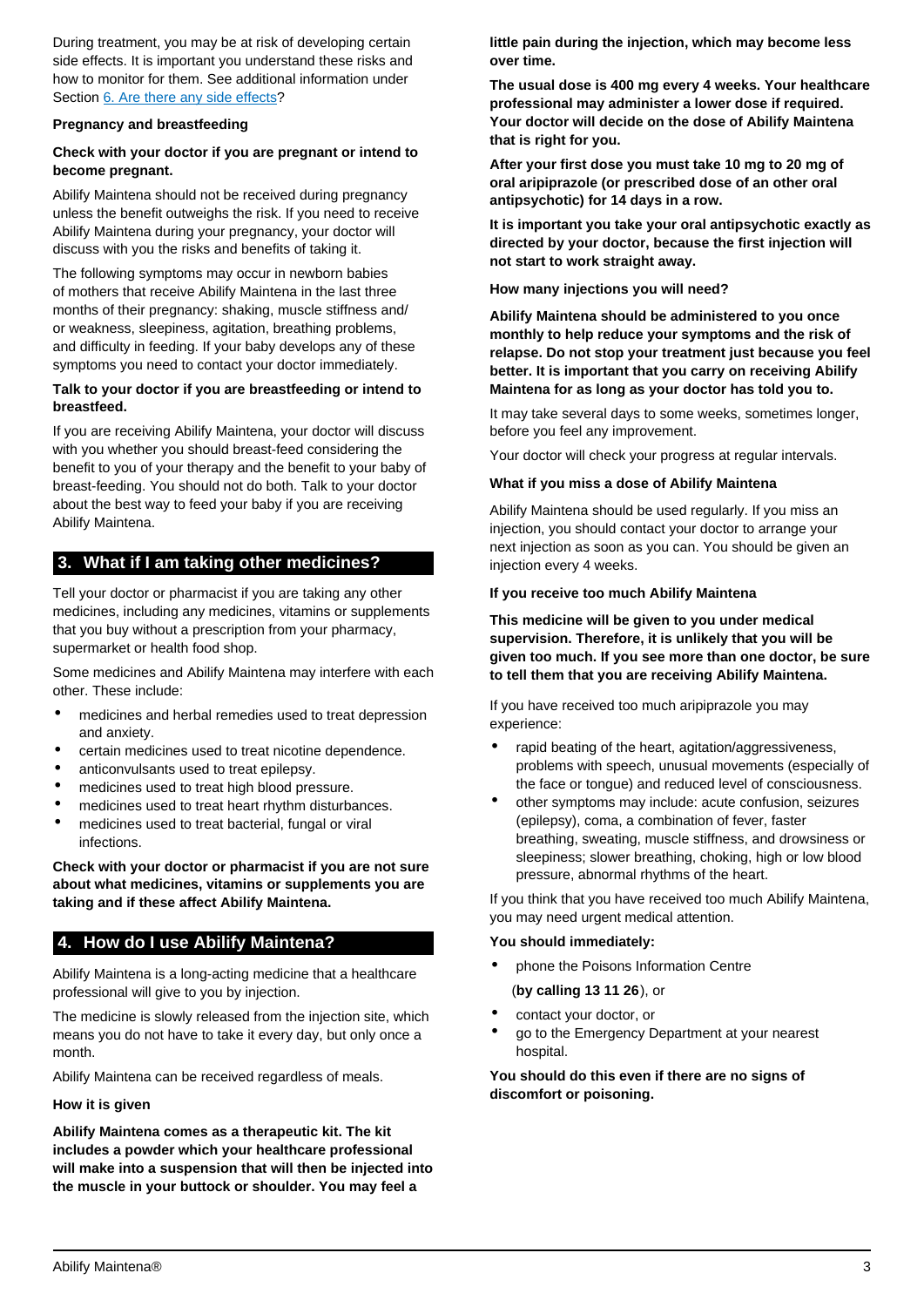# **5. What should I know while using Abilify Maintena?**

#### **Things you should do**

#### **Call your doctor straight away if you:**

- become pregnant.
- are about to be started on any new medicine.
- are going to have surgery that requires a general anaesthetic. Tell your doctor or dentist that you are receiving Abilify Maintena as it may affect other medicines used during surgery.

Remind any doctor, dentist, nurse or pharmacist you visit that you are using Abilify Maintena.

Your doctor will check your progress and may want to take some blood tests from time-to-time. This helps reduce unwanted effects.

Your doctor may also check your body weight before starting Abilify Maintena and continue to monitor it for as long as you are being treated.

**Patients and care givers should pay attention to any of the warning signs of suicide-related behaviour such as thoughts or talk about death or suicide; or thoughts or talk about self-harm or doing harm to others. Tell your doctor immediately if you have any of these signs.**

#### **Things to be careful of**

**If Abilify Maintena makes you feel light-headed, dizzy or faint, be careful when getting up from a sitting or lying position**.

Getting up slowly may help.

#### **Abilify Maintena may affect the way your body reacts to temperature changes.**

It may prevent sweating, even during heatwaves. You may feel dizzy or faint if you are too hot. To stay cool in hot weather, try to do the following:

- wear light clothing.
- spend time in air-conditioned environments (or keep windows open and use electric fans).
- drink plenty of water.
- take cool baths or showers and avoid hot baths and saunas.
- try to restrict exercise or heavy work to cool parts of the day.

#### **Driving or using machines**

**Be careful before you drive or use any machines or tools until you know how Abilify Maintena affects you.**

#### **Drinking alcohol**

**Tell your doctor if you drink alcohol.**

#### **Avoid alcohol while you are taking Abilify Maintena.**

Abilify Maintena can increase the effects of alcohol.

#### **Looking after your medicine**

**Abilify Maintena will be stored by your healthcare professional until it is time for them to administer the injection to you.**

**Abilify Maintena should be stored in its package in a dry place where the temperature stays below 30°C. Do not freeze. Your healthcare professional will not use Abilify Maintena beyond the expiry date printed on the carton.**

#### **Getting rid of any unwanted medicine**

A doctor, nurse or pharmacist will dispose of any unused medicine

## <span id="page-3-0"></span>**6. Are there any side effects?**

#### **Tell your doctor or pharmacist as soon as possible if you do not feel well while you are receiving Abilify Maintena.**

All medicines can have side effects. If you do experience any side effects, most of them are minor and temporary. However, some side effects may need medical attention.

See the information below and, if you need to, ask your doctor or pharmacist if you have any further questions about side effects.

#### **Less serious side effects**

| Less serious side effects                                                                                                                                                                                                                                                                                                                                                                                                                                                                                                                                                        | What to do                                                                                                           |
|----------------------------------------------------------------------------------------------------------------------------------------------------------------------------------------------------------------------------------------------------------------------------------------------------------------------------------------------------------------------------------------------------------------------------------------------------------------------------------------------------------------------------------------------------------------------------------|----------------------------------------------------------------------------------------------------------------------|
| headache<br>fatigue, drowsiness or sleepiness<br>speech disorder<br>agitation or restlessness<br>pain or swelling at the site of<br>injection<br>appetite increase or decrease<br>shaking<br>muscle ache or stiffness<br>dry mouth<br>difficulty in passing urine or<br>incontinence<br>inability for a man to have an<br>erection or a persistent and painful<br>erection<br>depression<br>blurred or double vision<br>abnormal hair loss<br>constipation or diarrhoea<br>high blood pressure<br>abnormal liver blood values<br>low sodium levels in the blood<br>bruise easily | <b>Speak to your</b><br>doctor if you<br>have any of<br>these less<br>serious side<br>effects and<br>they worry you. |

#### **Serious side effects**

| Serious side effects                                                                                                                                                        | What to do                                                                         |
|-----------------------------------------------------------------------------------------------------------------------------------------------------------------------------|------------------------------------------------------------------------------------|
| serious allergic reaction<br>(symptoms of an allergic reaction<br>may include swelling of the face,<br>lips, mouth or throat which may<br>cause difficulty in swallowing or | Call your<br>doctor straight<br>away, or go<br>straight to the<br><b>Emergency</b> |
| breathing, or rash, itching or hives,<br>spasm of the muscles around the<br>voice box.).                                                                                    | Department at<br><b>vour nearest</b><br>hospital if you                            |
| abnormal movements of the<br>tongue, or other uncontrolled<br>movements of the tongue,                                                                                      | notice any of<br>these serious<br>side effects.                                    |

mouth, cheeks, or jaw which may progress to the arms and legs.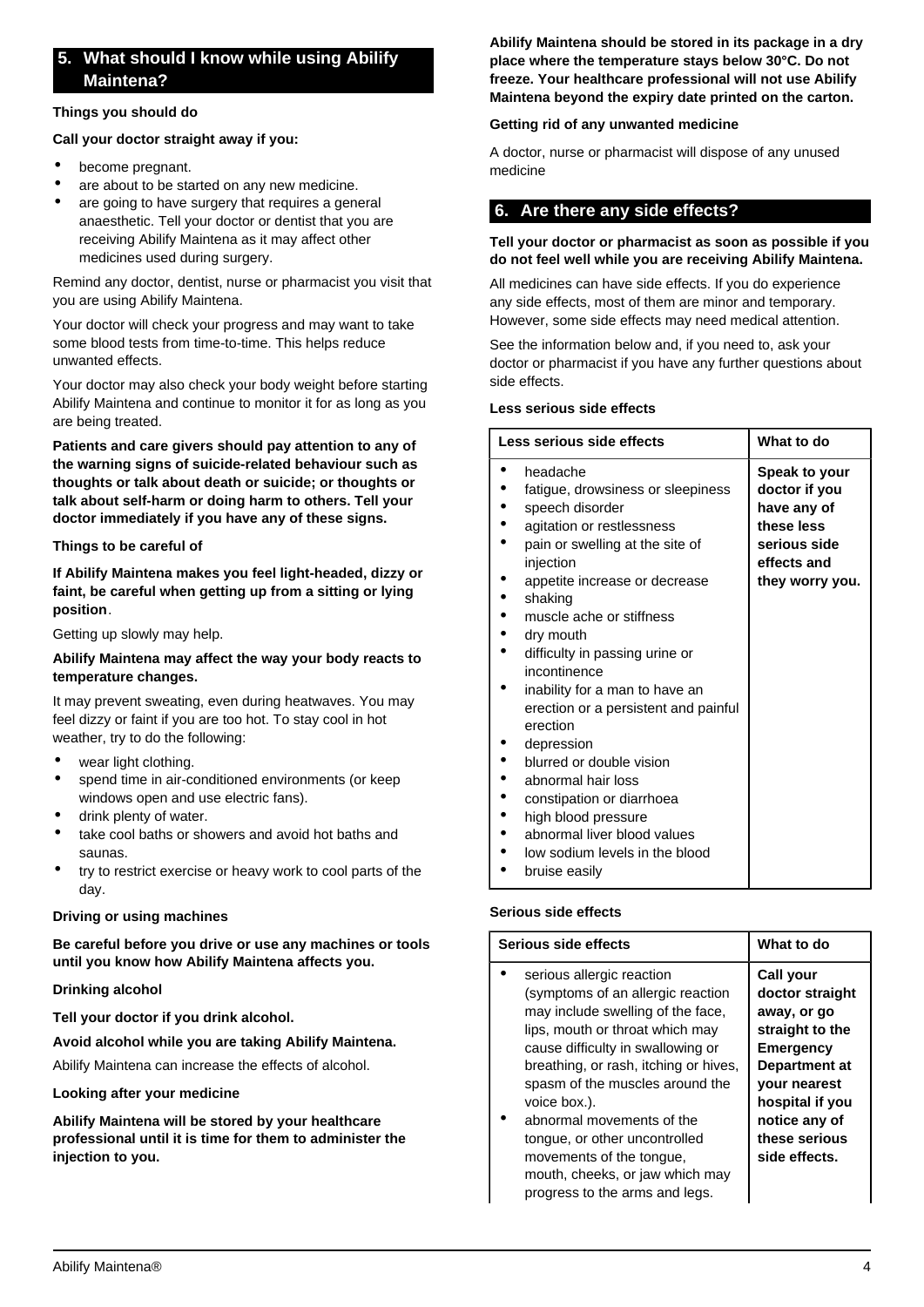| Serious side effects |                                           | What to do |  |
|----------------------|-------------------------------------------|------------|--|
|                      | high fever, stiff muscles,                |            |  |
|                      | confusion, sweating, and changes          |            |  |
|                      | in pulse, heart rate, and blood           |            |  |
|                      | pressure, which may lead to               |            |  |
|                      | coma. This reaction is called             |            |  |
|                      | neuroleptic malignant syndrome.           |            |  |
|                      | convulsions or seizures.                  |            |  |
|                      | chest pain.                               |            |  |
|                      | rapid pulse.                              |            |  |
|                      | swelling, pain or redness in the          |            |  |
|                      | leg, chest pain or difficulty in          |            |  |
|                      | breathing.                                |            |  |
|                      | a combination of any of                   |            |  |
|                      | the following: excessive                  |            |  |
|                      | sleepiness, dizziness, confusion,         |            |  |
|                      | disorientation, difficulty talking,       |            |  |
|                      | difficulty walking, muscle stiffness      |            |  |
|                      | or shaking, fever, weakness,              |            |  |
|                      | irritability, aggression, anxiety,        |            |  |
|                      | increase in blood pressure, or            |            |  |
|                      | seizures that lead to loss of             |            |  |
|                      | consciousness.                            |            |  |
|                      | high or unstable blood sugar              |            |  |
|                      | levels (feeling very thirsty and/         |            |  |
|                      | or hungry, needing to urinate             |            |  |
|                      | more often than usual, feeling            |            |  |
|                      | weak or tired, feeling sick to your       |            |  |
|                      | stomach, feeling confused, have           |            |  |
|                      | fruity smelling breath) ), or the         |            |  |
|                      | onset or worsening of diabetes.           |            |  |
|                      | thoughts of suicide, attempts             |            |  |
|                      | at suicide or suicide. See also           |            |  |
|                      | section "Things you must do".             |            |  |
|                      | yellowing of the skin and/or eyes,        |            |  |
|                      | also called jaundice with or without      |            |  |
|                      | nausea, vomiting, loss of appetite,       |            |  |
|                      | feeling generally unwell, fever,          |            |  |
|                      | itching and dark coloured urine.          |            |  |
|                      | inflammation of the pancreas or           |            |  |
|                      | liver, severe upper stomach pain          |            |  |
|                      | often with nausea and vomiting.           |            |  |
|                      | muscle pain, muscle weakness              |            |  |
|                      | or muscle cramps, high blood              |            |  |
|                      | levels of the enzyme creatine             |            |  |
|                      | phosphokinase.                            |            |  |
|                      | serious allergic reactions such as        |            |  |
|                      | Drug Reaction with Eosinophilia           |            |  |
|                      | and Systemic Symptoms                     |            |  |
|                      | (DRESS). DRESS appears initially          |            |  |
|                      | as flu-like symptoms with a rash          |            |  |
|                      | on the face and then with an              |            |  |
|                      | extended rash, high temperature,          |            |  |
|                      | enlarged lymph nodes, increased           |            |  |
|                      | levels of liver enzymes seen              |            |  |
|                      | in blood tests and an increase            |            |  |
|                      | in a type of white blood cell             |            |  |
|                      | (eosinophilia).                           |            |  |
|                      | inability to sit or stand still; restless |            |  |
|                      | movement of the arms and legs             |            |  |
|                      | such as tapping, marching in              |            |  |
|                      | places, rocking, crossing and             |            |  |
|                      | uncrossing legs                           |            |  |

| Serious side effects                                                                                                                                                                                                                                                                                                                                                                                                                                                                                                | What to do |  |
|---------------------------------------------------------------------------------------------------------------------------------------------------------------------------------------------------------------------------------------------------------------------------------------------------------------------------------------------------------------------------------------------------------------------------------------------------------------------------------------------------------------------|------------|--|
| abnormally low or high body<br>temperature or excessive<br>sweating<br>excessive compulsive urges<br>such as gambling, sexual urges,<br>spending, binge or compulsive<br>eating<br>feeling dizzy or fainting, especially<br>when getting up from a lying or<br>sitting position, including falls.<br>frequent infections such as fever,<br>severe chills, sore throat or mouth<br>ulcers.<br>difficulty swallowing or accidental<br>inhalation of food or liquids with<br>risk of pneumonia.<br>weight loss or gain |            |  |
| Elderly patients with dementia may<br>suffer serious side effects such as<br>"mini" stroke, stroke, pneumonia, or<br>heart problems. These serious side<br>effects can be life threatening.                                                                                                                                                                                                                                                                                                                         |            |  |

**Tell your doctor or pharmacist if you notice anything else that may be making you feel unwell.**

Other side effects not listed here may occur in some people.

#### **Reporting side effects**

After you have received medical advice for any side effects you experience, you can report side effects to the Therapeutic Goods Administration online at [www.tga.gov.au/](http://www.tga.gov.au/reporting-problems) [reporting-problems](http://www.tga.gov.au/reporting-problems). By reporting side effects, you can help provide more information on the safety of this medicine.

**Always make sure you speak to your doctor or pharmacist before you decide to stop taking any of your medicines.**

## <span id="page-4-0"></span>**7. Product details**

This medicine is only available with a doctor's prescription.

**What Abilify Maintena contains**

| <b>Active ingredient</b><br>(main ingredient) | Abilify Maintena 400 mg<br>therapeutic kit contains 400 mg<br>aripiprazole (as monohydrate)<br>per vial. |
|-----------------------------------------------|----------------------------------------------------------------------------------------------------------|
|                                               | Abilify Maintena 300 mg<br>therapeutic kit contains 300 mg<br>aripiprazole (as monohydrate)<br>per vial. |
| <b>Other ingredients</b>                      | mannitol                                                                                                 |
| (inactive                                     | carmellose sodium                                                                                        |
| ingredients)                                  | sodium hydroxide                                                                                         |
|                                               | monobasic sodium phosphate<br>monohydrate                                                                |
| <b>Potential allergens</b>                    | Abilify Maintena does not<br>contain lactose, gluten, sucrose,<br>tartrazine or any other azo dyes.      |